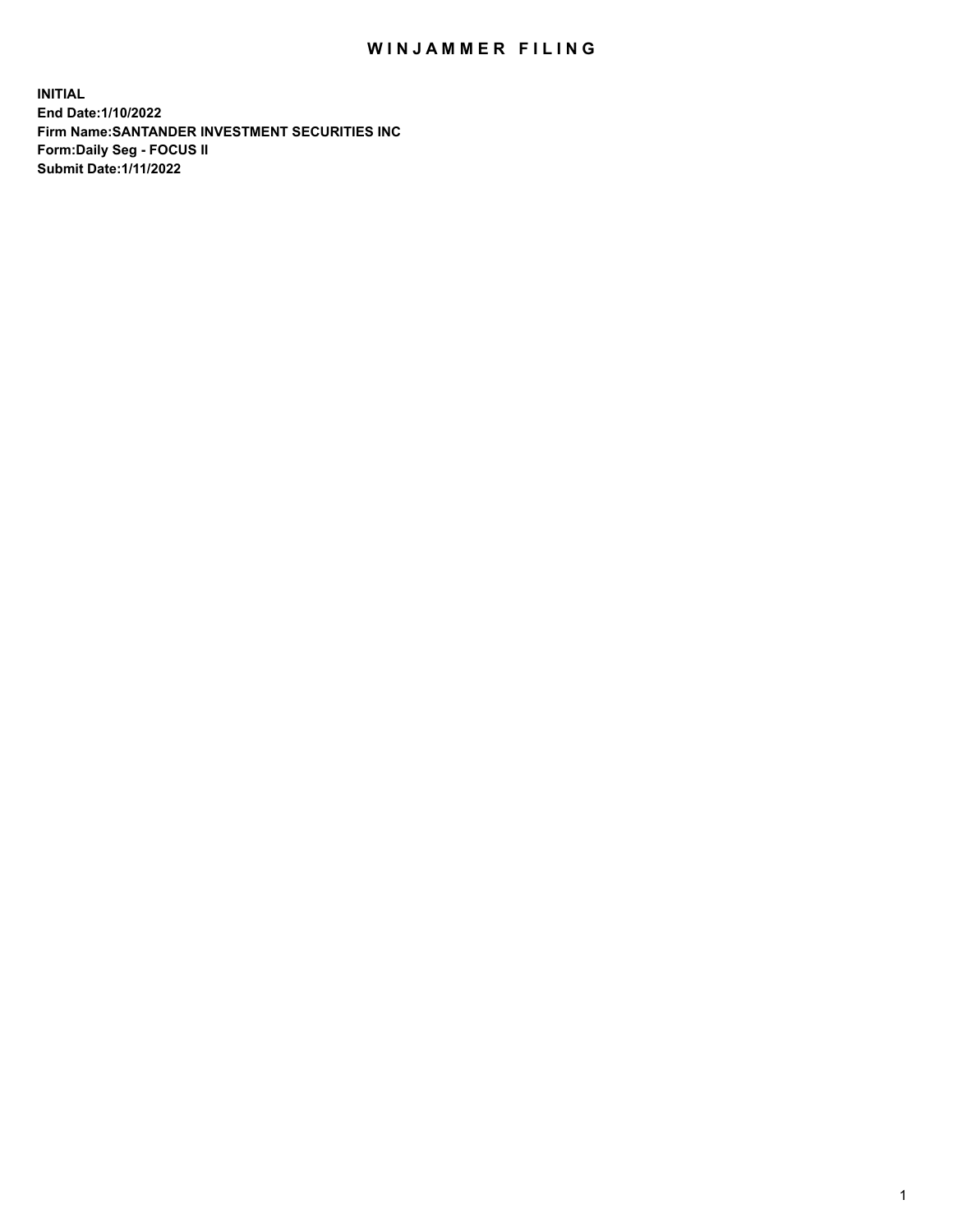**INITIAL End Date:1/10/2022 Firm Name:SANTANDER INVESTMENT SECURITIES INC Form:Daily Seg - FOCUS II Submit Date:1/11/2022 Daily Segregation - Cover Page**

| 0.91                                                                              |                                                      |  |  |  |  |
|-----------------------------------------------------------------------------------|------------------------------------------------------|--|--|--|--|
| Name of Company                                                                   | <b>SANTANDER INVESTMENT</b><br><b>SECURITIES INC</b> |  |  |  |  |
| <b>Contact Name</b>                                                               | <b>Richard Ro</b>                                    |  |  |  |  |
| <b>Contact Phone Number</b>                                                       | (212) 350-3662                                       |  |  |  |  |
| <b>Contact Email Address</b>                                                      | richard.ro@santander.us                              |  |  |  |  |
| FCM's Customer Segregated Funds Residual Interest Target (choose one):            |                                                      |  |  |  |  |
| a. Minimum dollar amount: ; or                                                    | 70,000,000                                           |  |  |  |  |
| b. Minimum percentage of customer segregated funds required:%; or                 | <u>0</u>                                             |  |  |  |  |
| c. Dollar amount range between: and; or                                           | 0 <sub>0</sub>                                       |  |  |  |  |
| d. Percentage range of customer segregated funds required between: % and %.       | 0 <sub>0</sub>                                       |  |  |  |  |
| FCM's Customer Secured Amount Funds Residual Interest Target (choose one):        |                                                      |  |  |  |  |
| a. Minimum dollar amount: ; or                                                    | $\overline{\mathbf{0}}$                              |  |  |  |  |
| b. Minimum percentage of customer secured funds required:%; or                    | $\overline{\mathbf{0}}$                              |  |  |  |  |
| c. Dollar amount range between: and; or                                           | 0 <sub>0</sub>                                       |  |  |  |  |
| d. Percentage range of customer secured funds required between: % and %.          | 0 <sub>0</sub>                                       |  |  |  |  |
| FCM's Cleared Swaps Customer Collateral Residual Interest Target (choose one):    |                                                      |  |  |  |  |
| a. Minimum dollar amount: ; or                                                    | $\overline{\mathbf{0}}$                              |  |  |  |  |
| b. Minimum percentage of cleared swaps customer collateral required:%; or         | $\underline{\mathbf{0}}$                             |  |  |  |  |
| c. Dollar amount range between: and; or                                           | 00                                                   |  |  |  |  |
| d. Percentage range of cleared swaps customer collateral required between:% and%. | 00                                                   |  |  |  |  |

Attach supporting documents CH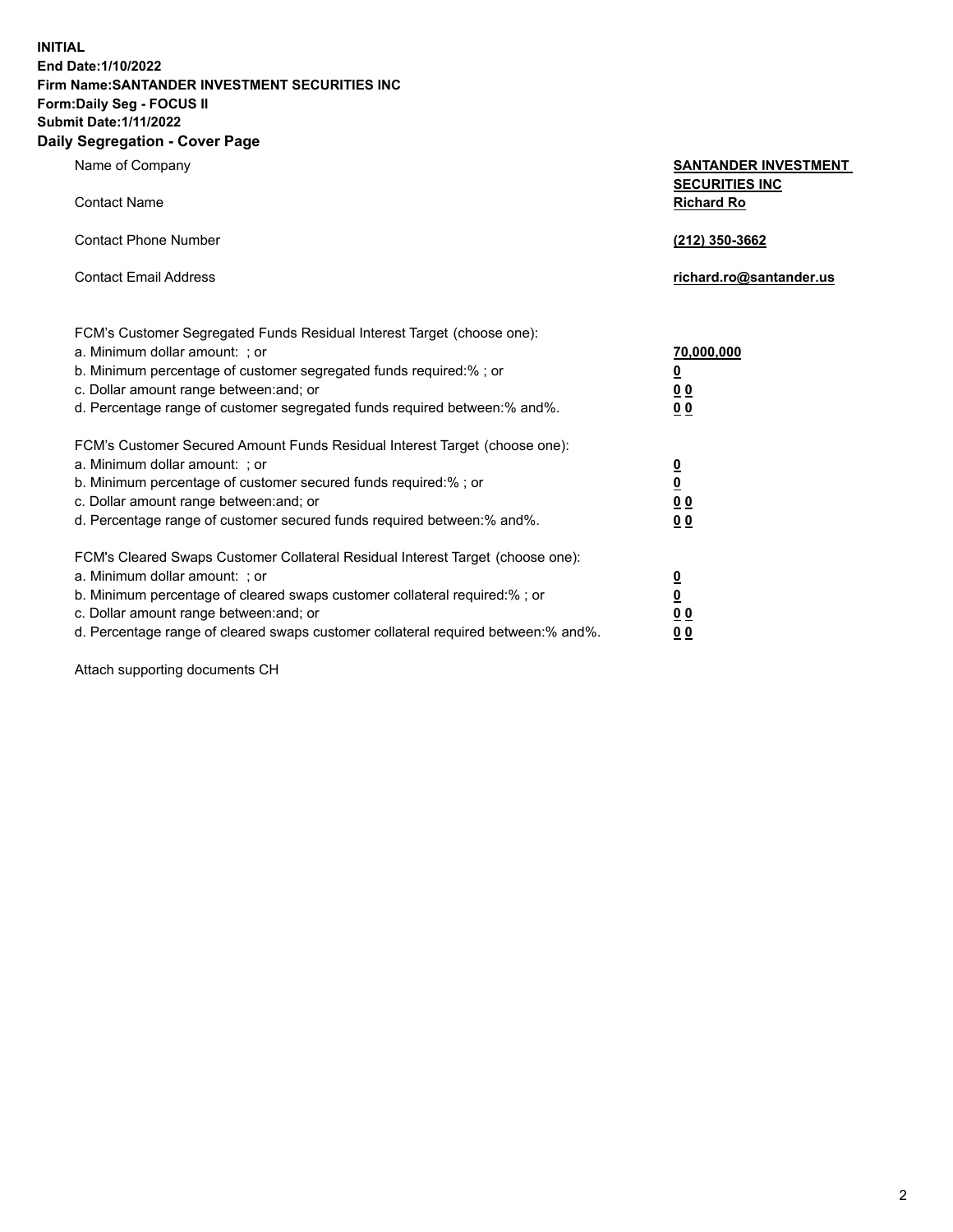## **INITIAL End Date:1/10/2022 Firm Name:SANTANDER INVESTMENT SECURITIES INC Form:Daily Seg - FOCUS II Submit Date:1/11/2022 Daily Segregation - Secured Amounts**

|     | Foreign Futures and Foreign Options Secured Amounts                                         |                   |
|-----|---------------------------------------------------------------------------------------------|-------------------|
|     | Amount required to be set aside pursuant to law, rule or regulation of a foreign            | $0$ [7305]        |
|     | government or a rule of a self-regulatory organization authorized thereunder                |                   |
| 1.  | Net ledger balance - Foreign Futures and Foreign Option Trading - All Customers             |                   |
|     | A. Cash                                                                                     | $0$ [7315]        |
|     | B. Securities (at market)                                                                   | $0$ [7317]        |
| 2.  | Net unrealized profit (loss) in open futures contracts traded on a foreign board of trade   | $0$ [7325]        |
| 3.  | Exchange traded options                                                                     |                   |
|     | a. Market value of open option contracts purchased on a foreign board of trade              | $0$ [7335]        |
|     | b. Market value of open contracts granted (sold) on a foreign board of trade                | $0$ [7337]        |
| 4.  | Net equity (deficit) (add lines 1. 2. and 3.)                                               | $0$ [7345]        |
| 5.  | Account liquidating to a deficit and account with a debit balances - gross amount           | $0$ [7351]        |
|     | Less: amount offset by customer owned securities                                            | 0 [7352] 0 [7354] |
| 6.  | Amount required to be set aside as the secured amount - Net Liquidating Equity              | $0$ [7355]        |
|     | Method (add lines 4 and 5)                                                                  |                   |
| 7.  | Greater of amount required to be set aside pursuant to foreign jurisdiction (above) or line | $0$ [7360]        |
|     | 6.                                                                                          |                   |
|     | FUNDS DEPOSITED IN SEPARATE REGULATION 30.7 ACCOUNTS                                        |                   |
| 1.  | Cash in banks                                                                               |                   |
|     | A. Banks located in the United States                                                       | $0$ [7500]        |
|     | B. Other banks qualified under Regulation 30.7                                              | 0 [7520] 0 [7530] |
| 2.  | Securities                                                                                  |                   |
|     | A. In safekeeping with banks located in the United States                                   | $0$ [7540]        |
|     | B. In safekeeping with other banks qualified under Regulation 30.7                          | 0 [7560] 0 [7570] |
| 3.  | Equities with registered futures commission merchants                                       |                   |
|     | A. Cash                                                                                     | $0$ [7580]        |
|     | <b>B.</b> Securities                                                                        | $0$ [7590]        |
|     | C. Unrealized gain (loss) on open futures contracts                                         | $0$ [7600]        |
|     | D. Value of long option contracts                                                           | $0$ [7610]        |
|     | E. Value of short option contracts                                                          | 0 [7615] 0 [7620] |
| 4.  | Amounts held by clearing organizations of foreign boards of trade                           |                   |
|     | A. Cash                                                                                     | $0$ [7640]        |
|     | <b>B.</b> Securities                                                                        | $0$ [7650]        |
|     | C. Amount due to (from) clearing organization - daily variation                             | $0$ [7660]        |
|     | D. Value of long option contracts                                                           | $0$ [7670]        |
|     | E. Value of short option contracts                                                          | 0 [7675] 0 [7680] |
| 5.  | Amounts held by members of foreign boards of trade                                          |                   |
|     | A. Cash                                                                                     | $0$ [7700]        |
|     | <b>B.</b> Securities                                                                        | $0$ [7710]        |
|     | C. Unrealized gain (loss) on open futures contracts                                         | $0$ [7720]        |
|     | D. Value of long option contracts                                                           | $0$ [7730]        |
|     | E. Value of short option contracts                                                          | 0 [7735] 0 [7740] |
| 6.  | Amounts with other depositories designated by a foreign board of trade                      | $0$ [7760]        |
| 7.  | Segregated funds on hand                                                                    | $0$ [7765]        |
| 8.  | Total funds in separate section 30.7 accounts                                               | $0$ [7770]        |
| 9.  | Excess (deficiency) Set Aside for Secured Amount (subtract line 7 Secured Statement         | $0$ [7380]        |
|     | Page 1 from Line 8)                                                                         |                   |
| 10. | Management Target Amount for Excess funds in separate section 30.7 accounts                 | $0$ [7780]        |
| 11. | Excess (deficiency) funds in separate 30.7 accounts over (under) Management Target          | $0$ [7785]        |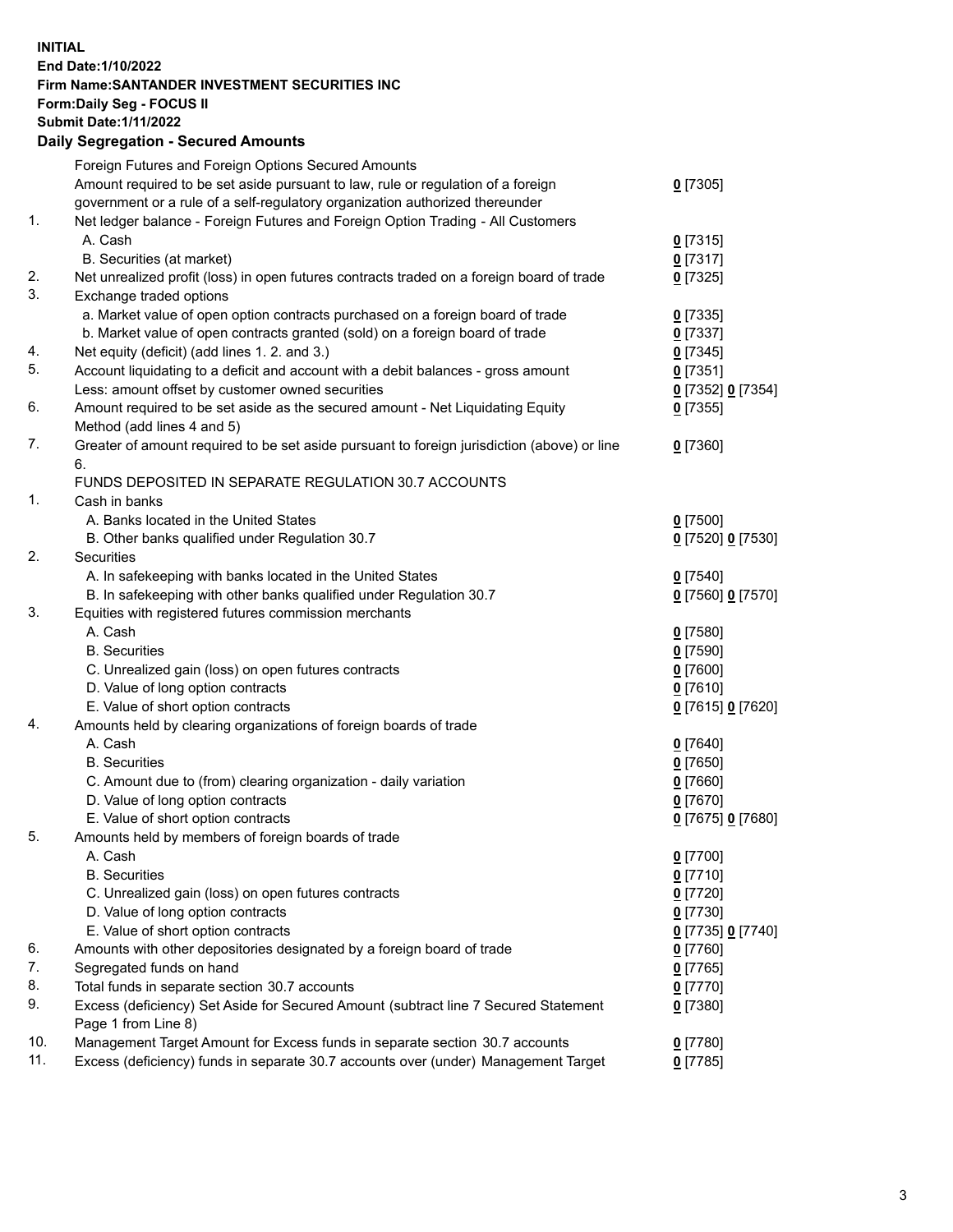| <b>INITIAL</b> |                                                                                                                                                               |                          |  |  |  |
|----------------|---------------------------------------------------------------------------------------------------------------------------------------------------------------|--------------------------|--|--|--|
|                | End Date: 1/10/2022                                                                                                                                           |                          |  |  |  |
|                | Firm Name:SANTANDER INVESTMENT SECURITIES INC                                                                                                                 |                          |  |  |  |
|                | Form: Daily Seg - FOCUS II                                                                                                                                    |                          |  |  |  |
|                | <b>Submit Date: 1/11/2022</b>                                                                                                                                 |                          |  |  |  |
|                | Daily Segregation - Segregation Statement                                                                                                                     |                          |  |  |  |
|                | SEGREGATION REQUIREMENTS(Section 4d(2) of the CEAct)                                                                                                          |                          |  |  |  |
| 1.             | Net ledger balance                                                                                                                                            |                          |  |  |  |
|                | A. Cash                                                                                                                                                       | 2,097,559,085 [7010]     |  |  |  |
|                | B. Securities (at market)                                                                                                                                     | $0$ [7020]               |  |  |  |
| 2.             | Net unrealized profit (loss) in open futures contracts traded on a contract market                                                                            | 186,945,074 [7030]       |  |  |  |
| 3.             | Exchange traded options                                                                                                                                       |                          |  |  |  |
|                | A. Add market value of open option contracts purchased on a contract market                                                                                   | 95,604,649 [7032]        |  |  |  |
|                | B. Deduct market value of open option contracts granted (sold) on a contract market                                                                           | -33,890,276 [7033]       |  |  |  |
| 4.             | Net equity (deficit) (add lines 1, 2 and 3)                                                                                                                   | 2,346,218,532 [7040]     |  |  |  |
| 5.             | Accounts liquidating to a deficit and accounts with                                                                                                           |                          |  |  |  |
|                | debit balances - gross amount                                                                                                                                 | $0$ [7045]               |  |  |  |
|                | Less: amount offset by customer securities                                                                                                                    | 0 [7047] 0 [7050]        |  |  |  |
| 6.             | Amount required to be segregated (add lines 4 and 5)                                                                                                          | 2,346,218,532 [7060]     |  |  |  |
|                | FUNDS IN SEGREGATED ACCOUNTS                                                                                                                                  |                          |  |  |  |
| 7.             | Deposited in segregated funds bank accounts                                                                                                                   |                          |  |  |  |
|                | A. Cash                                                                                                                                                       | 188,241,438 [7070]       |  |  |  |
|                | B. Securities representing investments of customers' funds (at market)                                                                                        | $0$ [7080]               |  |  |  |
|                | C. Securities held for particular customers or option customers in lieu of cash (at                                                                           | $0$ [7090]               |  |  |  |
|                | market)                                                                                                                                                       |                          |  |  |  |
| 8.             | Margins on deposit with derivatives clearing organizations of contract markets                                                                                |                          |  |  |  |
|                | A. Cash                                                                                                                                                       | 2,018,962,043 [7100]     |  |  |  |
|                | B. Securities representing investments of customers' funds (at market)                                                                                        | $0$ [7110]               |  |  |  |
|                | C. Securities held for particular customers or option customers in lieu of cash (at                                                                           | $0$ [7120]               |  |  |  |
|                | market)                                                                                                                                                       |                          |  |  |  |
| 9.             | Net settlement from (to) derivatives clearing organizations of contract markets                                                                               | 149,733,096 [7130]       |  |  |  |
| 10.            | Exchange traded options                                                                                                                                       |                          |  |  |  |
|                | A. Value of open long option contracts                                                                                                                        | 95,604,649 [7132]        |  |  |  |
|                | B. Value of open short option contracts                                                                                                                       | -33,890,276 [7133]       |  |  |  |
| 11.            | Net equities with other FCMs                                                                                                                                  |                          |  |  |  |
|                | A. Net liquidating equity                                                                                                                                     | $0$ [7140]               |  |  |  |
|                | B. Securities representing investments of customers' funds (at market)<br>C. Securities held for particular customers or option customers in lieu of cash (at | $0$ [7160]<br>$0$ [7170] |  |  |  |
|                | market)                                                                                                                                                       |                          |  |  |  |
| 12.            | Segregated funds on hand                                                                                                                                      | $0$ [7150]               |  |  |  |
| 13.            | Total amount in segregation (add lines 7 through 12)                                                                                                          | 2,418,650,950 [7180]     |  |  |  |
| 14.            | Excess (deficiency) funds in segregation (subtract line 6 from line 13)                                                                                       | 72,432,418 [7190]        |  |  |  |
| 15.            | Management Target Amount for Excess funds in segregation                                                                                                      | 70,000,000 [7194]        |  |  |  |
| 16.            | Excess (deficiency) funds in segregation over (under) Management Target Amount                                                                                | 2,432,418 [7198]         |  |  |  |
|                | <b>Excess</b>                                                                                                                                                 |                          |  |  |  |